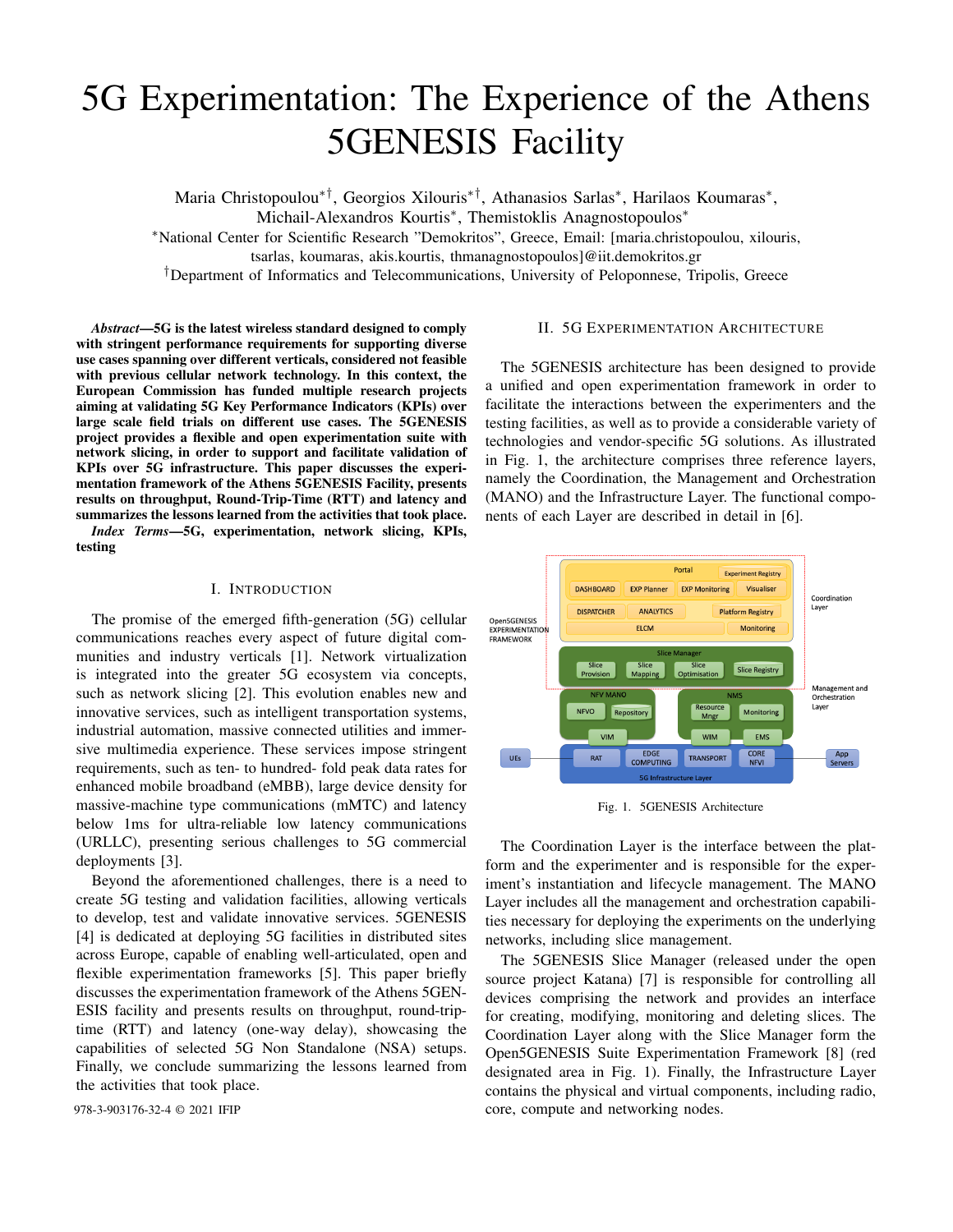# III. TEST CASES AND INFRASTRUCTURE SETUP

# *A. Test Cases for 5G KPIs Validation*

The objective of 5GENESIS is the validation of 5G KPIs for various use cases, in controlled setups and large-scale events. The 5G KPIs under consideration include among others capacity, throughput, latency, RTT, reliability, service creation time, as well as application-specific KPIs, such as video stream jitter and 360◦ live video streaming Quality of Experience (QoE) [9].

This paper concentrates on throughput, RTT and latency experiments, conducted according to the 5GENESIS experimentation methodology [10]. This methodology includes the definition of Test Cases per KPI, which define the sequence of actions in the experiment, as well as the scenario template, which provides the information related to network configurations.

#### *B. Infrastructure Setup*

Despite the on-going deployment of commercial 5G networks around the globe, a proper KPI validation process requires dedicated and fully controllable testing environments [10], which is not possible in commercial networks.

A small scale but fully operational 5G infrastructure was used for the experimental part of this paper, depicted in Fig. 2. This infrastructure is part of the Athens 5GENESIS Facility and consists of both radio access (RAN) and core networks (CN) provided by Amarisoft [11] and Athonet [12]. The RAN comprises one gNodeB (gNB) and one eNodeB (eNB) acting as the LTE anchor point. The CN includes two distinct Rel.15 Evolved Packet Cores (EPCs). The Commercial-Off-The-Shelf User Equipment (COTS UE) that was used in the experiments is a Samsung A90 5G.

The experiments were executed on two 5G NSA setups of the Athens 5G Facility:

- Setup 1: Amarisoft RAN Amarisoft CN
- Setup 2: Amarisoft RAN Athonet CN



Fig. 2. Test Systems Setup

## IV. 5G EXPERIMENTS AND KPIS VALIDATION

The Athens Facility trials focused on conducting experiments on throughput, RTT and latency, in order to assess the capabilities of the deployed networks. The RAN configuration is the same in both Setups, as seen in Table I.

We also provide the radio network conditions throughout the experiments, by stating the average Reference Signal Received Power (RSRP), Reference Signal Received Quality

(RSRQ) and Received Signal Strength Indicator (RSSI). RSRP is defined from -156dBm to -44dBm, RSRQ from -34dB to 2.5dB and RSSI from -100dBm to -25dBm [13]. The radio network conditions in our experiments correspond to acceptable levels, providing reliable service delivery.

TABLE I RADIO CONFIGURATION IN SETUPS 1 & 2

| <b>Parameters</b>  | 4G         | 5G         |
|--------------------|------------|------------|
| Frequency          | $2.1$ GHz  | 3.5 GHz    |
| Bandwidth          | 10 MHz     | 50 MHz     |
| Antennas           | MIMO 2x2   | MIMO 2x2   |
| Maximum Modulation | 64 OAM DL  | 256 QAM DL |
| Duplex Mode        | <b>FDD</b> | TDD        |

#### *A. Throughput*

In this experiment, we measured the downlink UDP throughput in Setup 1 & 2 using *iperf3*, in order to assess the maximum throughput value of the systems. Table II shows the average radio conditions during the experiments.

TABLE II RADIO CONDITIONS IN SETUPS 1 & 2 DURING THROUGHPUT

| <b>Mobile</b> | <b>Average Radio Measurements</b> |                  |                   |
|---------------|-----------------------------------|------------------|-------------------|
| <b>Setup</b>  | $\overline{RSRP}(dBm)$            | $RSRO$ (dB)      | $RSSI$ ( $dBm$ )  |
| Setup $1$     | $-70.48 + 0.20$                   | $-6.51 + 0.21$   | $-51.00 + 0.00$   |
| Setup 2       | $-71.00 \pm 0.00$                 | $-7.00 \pm 0.00$ | $-51.00 \pm 0.00$ |

The theoretical maximum throughput of this radio configuration corresponds to approximately 477 Mbps. However, the maximum achievable throughput in Setup 1 was measured at  $369.27 \pm 0.61$  Mbps and in Setup 2 at  $363.28 \pm 1.00$  Mbps. The difference between the theoretical and experimental values is due to the Time Division Duplex (TDD) mode in 5G, that uses 7 slots for downlink, 2 slots for the uplink and a special subframe.

In addition, the average throughput of Setup 2 is slightly less than the average throughput of Setup 1. This can be attributed to the transport network between Amarisoft's RAN and Athonet's CN. Setup 1 does not have such transport network in-between, therefore the RAN and CN communicate directly.

## *B. Round Trip Time (RTT)*

*a) RTT per packet size:* This experiment evaluates the impact of packet size on the RTT by transmitting 32, 64, 128, 512 and 1500 bytes using the *ping* utility. These packet sizes showcase the network's response on various use cases, ranging from file sharing to audio and video traffic streaming. Table III provides the typical radio conditions throughout the experiments.

Fig. 3 and Fig. 4 depict the first order statistics per packet size, where the mean RTT for 64 bytes is comparable to the mean RTT of a pure LTE network running on top of standard Linux [14]. Whether an RTT value is acceptable or not, depends on the target value of the use case. In [15],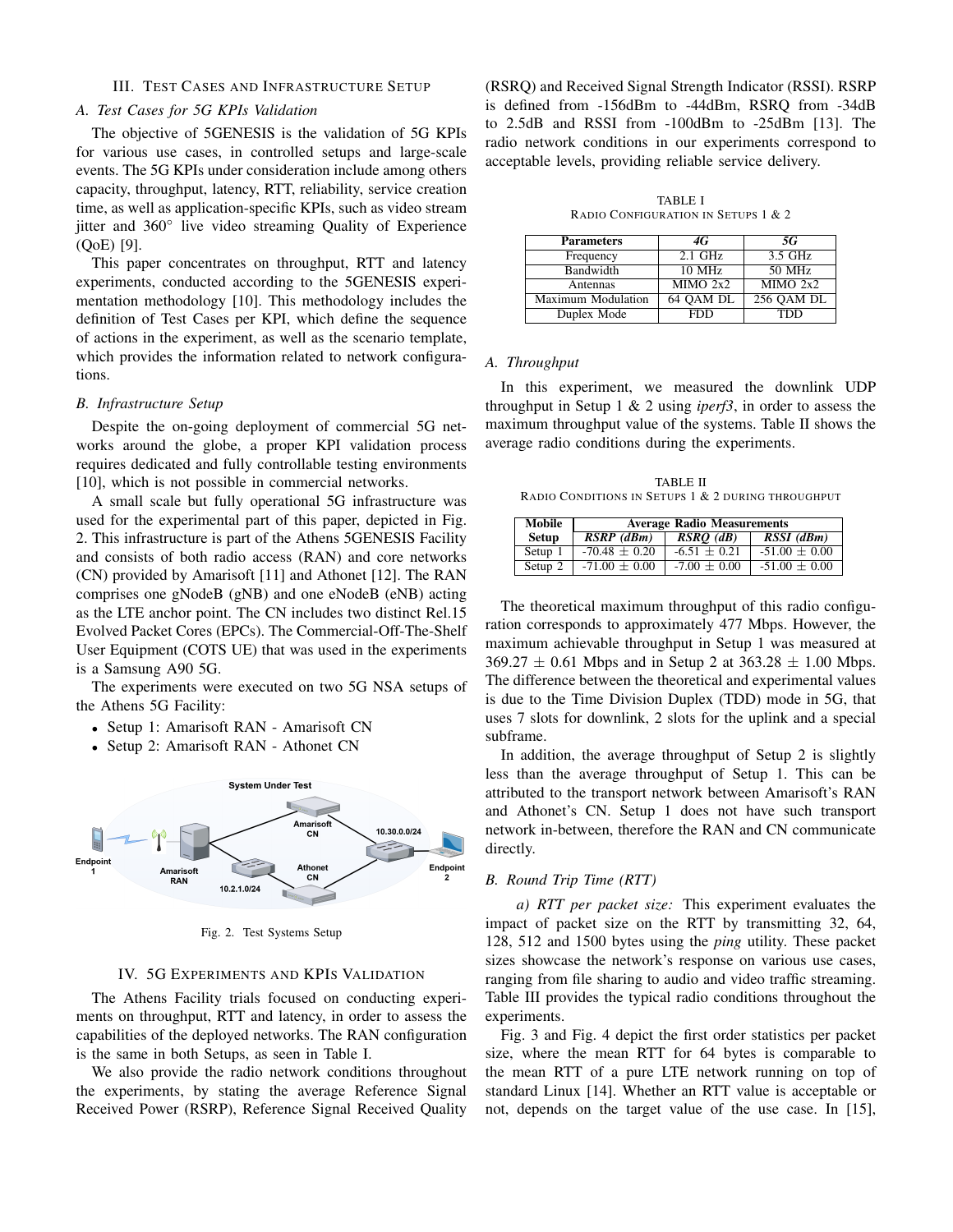TABLE III TYPICAL RADIO CONDITIONS IN SETUPS 1 & 2 DURING RTT EXPERIMENTS

| Mobile       | <b>Average Radio Measurements</b> |                  |                   |
|--------------|-----------------------------------|------------------|-------------------|
| <b>Setup</b> | $\overline{RSRP}$ (dBm)           | $RSRO$ (dB)      | $RSSI$ (dBm)      |
| Setup 1      | $-71.80 + 0.00$                   | $-6.67 + 0.16$   | $-51.00 \pm 0.00$ |
| Setup 2      | $-74.95 + 0.11$                   | $-6.98 \pm 0.05$ | $-51.00 \pm 0.00$ |

there are end-to-end latency target values (one way delay) for applications like remote monitoring, tactile interaction and intelligent transportation systems. Both setups could accommodate services related to remote monitoring and process automation.



Fig. 3. End-to-end RTT for packet sizes 32, 64, 128, 512 and 1500 bytes in Setup 1



Fig. 4. End-to-end RTT for packet sizes 32, 64, 128, 512 and 1500 bytes in Setup 2

Fig. 5 and Fig. 6 depict the Empirical Cumulative Distribution Functions (ECDFs), highlighting the performance degradation (i.e. higher RTT values) as packet size increases. We also notice an overlap between 128 and 512 bytes in both Setups and an overlap between 32 and 64 bytes in Setup 2. This might be attributed to optimized buffers for traffic with these packet sizes in the mobile networks.



Fig. 5. ECDF of end-to-end RTT per packet size in Setup 1



Fig. 6. ECDF of end-to-end RTT per packet size in Setup 2

*b) RTT versus Radio Link Quality:* This experiment evaluates the impact of Radio Link Quality to the end-to-end RTT in Setup 1 with one connected UE to the network. We measured the RTT of 64 and 1500 bytes packet sizes in three different cell locations with diverse radio conditions (peak, mid-cell and edge-cell conditions), using the *ping* utility.

Table IV provides the typical radio conditions in each location. In our case, the cell edge was at 30m away from the base station, which was the most distant location in the cell allowing the proper execution of the experiment without disconnections.

TABLE IV RADIO LINK CONDITIONS IN VARIOUS CELL LOCATIONS

| $ gNB - UE distance $ <i>RSRP</i> ( <i>dBm</i> ) |                                                          | $RSRO$ (dB)   $RSSI$ (dBm) |
|--------------------------------------------------|----------------------------------------------------------|----------------------------|
| 3m                                               | $-86.00 \pm 0.00$   $-7.79 \pm 0.41$   $-61.48 \pm 0.00$ |                            |
| 10 <sub>m</sub>                                  | $-90.97 \pm 0.02$   8.85 $\pm$ 0.04   -64.64 $\pm$ 1.34  |                            |
| 30 <sub>m</sub>                                  | $-105.41 \pm 0.49$ $-20.06 \pm 1.04$ $-61.84 \pm 1.30$   |                            |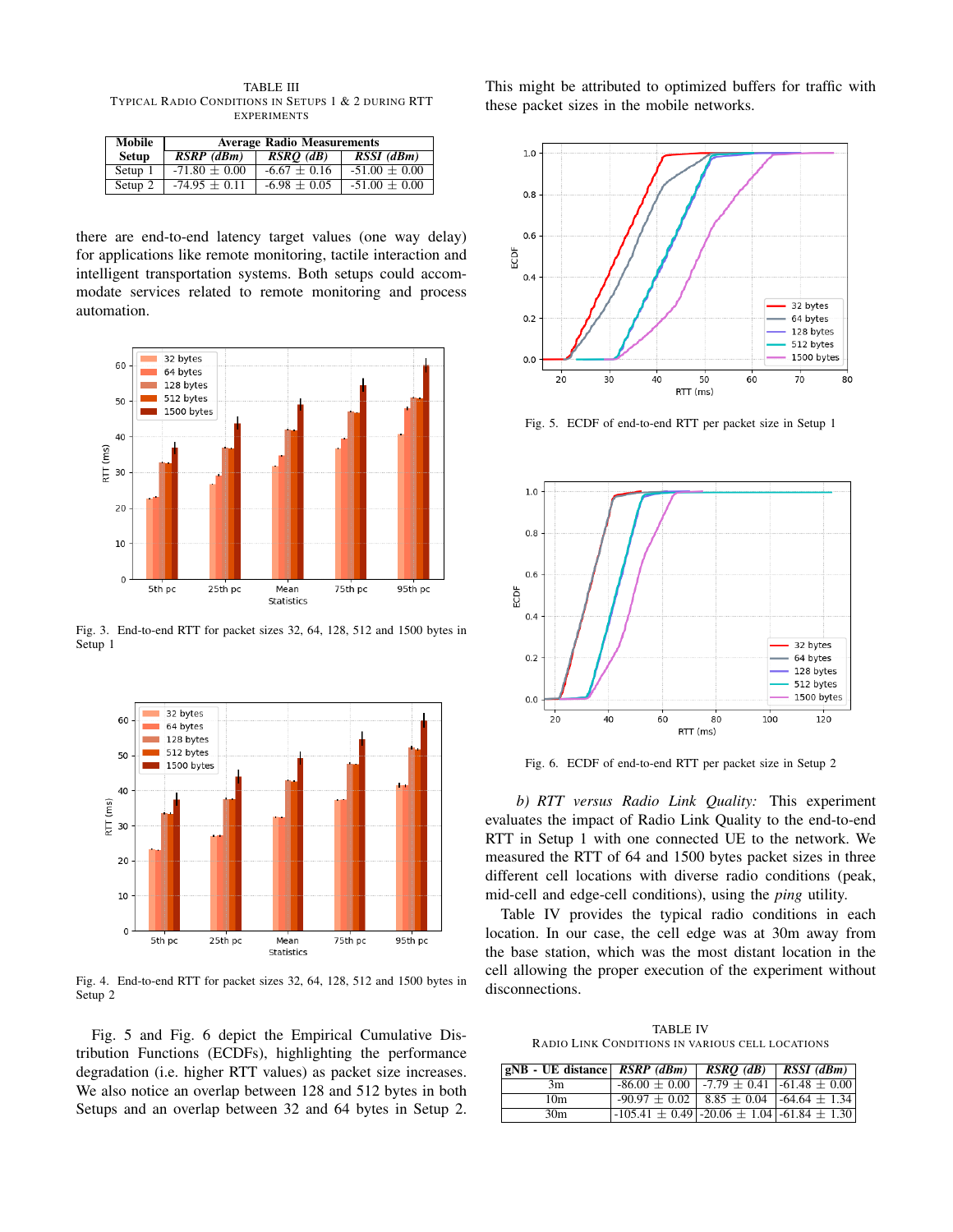According to Fig. 7, radio link quality does not affect the RTT of small packet sizes (64 bytes), in agreement with similar experiments in [16]. However, the impact is moderate at the cell edge when transmitting 1500 bytes, yielding an increase of 21.76% compared to normal cell conditions.



Fig. 7. Mean end-to-end (E2E) Round-Trip-time in different cell conditions for packet sizes of 64 and 1500 bytes

## *C. Latency (One-way delay)*

This experiment employs application-based traffic profile to measure the latency between the UE and the CN. We transmitted Real-Time Protocol (RTP) 10 Mbps data rate traffic over the network and conducted separate experiments for the Downlink (DL) and the Uplink (UL) to highlight potential differences in the latencies of our network. It is important to note that our network is symmetric, so packets follow the same route on both directions. while there is no severe traffic load that would result in queuing delays in any of these routes. Table V provides the average RSRP, RSRQ and RSSI which were stable and in excellent levels throughout the experiment.

TABLE V RADIO CONDITIONS IN DL AND UL LATENCY EXPERIMENTS

| <b>Experiment</b>     | <b>Average Radio Measurements</b> |                  |                   |
|-----------------------|-----------------------------------|------------------|-------------------|
|                       | $\overline{RSRP}$ (dBm)           | $RSRO$ (dB)      | RSSI (dBm)        |
| Downlink Latency      | $-75.00 \pm 0.00$                 | $-6.75 \pm 0.02$ | $-51.00 \pm 0.00$ |
| <b>Uplink Latency</b> | $-75.00 \pm 0.00$                 | $-6.17 \pm 0.02$ | $-51.00 \pm 0.00$ |

We used IXIA's IxChariot Traffic Generator [17] to generate the appropriate traffic. During the experiment, all nodes of the network were synchronized to the same NTP server. The endpoints used IXIA's proprietary synchronization algorithm to estimate the clock difference between them while measuring one-way delays.

Fig. 8 depicts the moderate difference between the DL and UL Latency values, which can be attributed to the estimated clock errors (DL: 5.68 +/- 0.24 ms,UL: 5.78 +/- 0.18 ms). Latency is reported for the specific type of traffic (RTP at

10Mbps) and should not be generalized to different traffic profiles.



Fig. 8. Downlink and uplink end-to-end latencies in Setup 1

#### V. LESSONS LEARNED

This paper described the experimentation framework of the Athens 5GENESIS facility and presented results on throughput, RTT and latency KPIs over two selected 5G NSA setups. The lessons learned revolve around two distinct parameters: i) the design and deployment part and ii) the capabilities of the deployed networks expressed in the experimental results.

The design and deployment part includes the integration of heterogeneous technologies, the practical end-to-end deployment and the automated management of provided services. Each action comes with its own issues and shortcomings in terms of functionality, making the on-going troubleshooting procedure especially complex. This adds complexity to verticals that wish to test and validate their services in a 5G ecosystem and makes the creation of controlled 5G experimentation facilities imperative. Such facilities should follow continuous integration and testing procedures all along the course of the deployment, reassuring the experimenter on the soundness of the testbed before the experimentation cycle.

Regarding the experimental results on throughput, RTT and latency, they mostly highlight the capabilities of the deployed networks, in order to be used by interested verticals and application developers. This paper concentrated on 5G NSA setups, which can be considered as validation testbeds by verticals in several use cases, including remote monitoring and process automation. However, there are scenarios requiring extremely low latency values, like tactile interaction, that can only be accommodated by 5G SA deployments.

# VI. ACKNOWLEDGEMENTS

The work described in this paper has received funding from the European Union's Horizon 2020 research and innovation programme under grant agreement No 815178 5GENESIS.